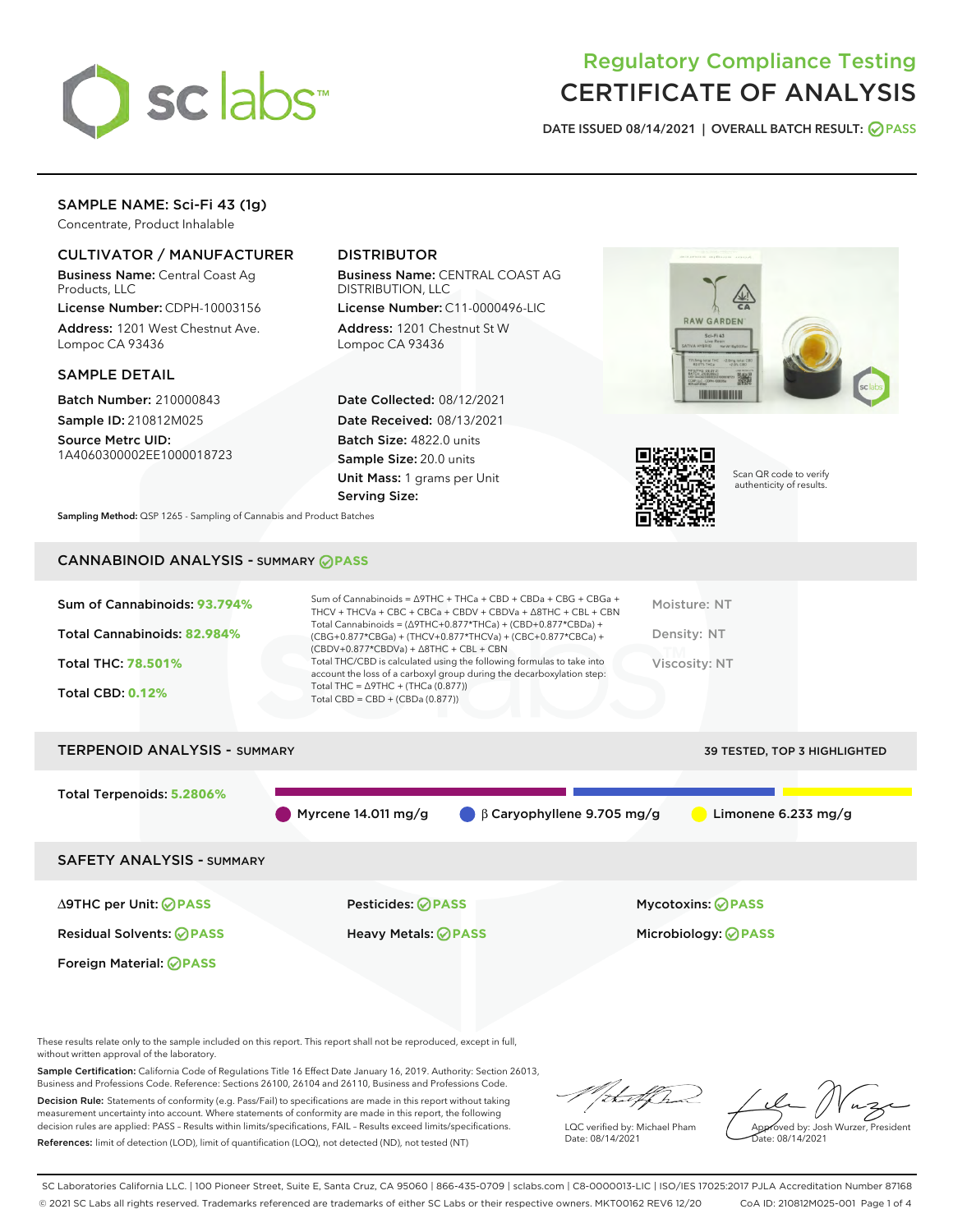



SCI-FI 43 (1G) | DATE ISSUED 08/14/2021 | OVERALL BATCH RESULT: 0 PASS

#### CANNABINOID TEST RESULTS - 08/13/2021 2 PASS

Tested by high-performance liquid chromatography with diode-array detection (HPLC-DAD). **Method:** QSP 1157 - Analysis of Cannabinoids by HPLC-DAD

TOTAL CANNABINOIDS: **82.984%** Total Cannabinoids (Total THC) + (Total CBD) +

(Total CBG) + (Total THCV) + (Total CBC) + (Total CBDV) + ∆8THC + CBL + CBN

TOTAL THC: **78.501%** Total THC (∆9THC+0.877\*THCa)

TOTAL CBD: **0.12%**

Total CBD (CBD+0.877\*CBDa)

TOTAL CBG: 3.27% Total CBG (CBG+0.877\*CBGa)

TOTAL THCV: 0.407% Total THCV (THCV+0.877\*THCVa)

TOTAL CBC: 0.686% Total CBC (CBC+0.877\*CBCa)

TOTAL CBDV: ND Total CBDV (CBDV+0.877\*CBDVa)

| <b>COMPOUND</b>  | LOD/LOQ<br>(mg/g)          | <b>MEASUREMENT</b><br><b>UNCERTAINTY</b><br>(mg/g) | <b>RESULT</b><br>(mg/g) | <b>RESULT</b><br>(%) |
|------------------|----------------------------|----------------------------------------------------|-------------------------|----------------------|
| <b>THCa</b>      | 0.05/0.14                  | ±21.438                                            | 834.15                  | 83.415               |
| <b>A9THC</b>     | 0.06 / 0.26                | ±1.839                                             | 53.46                   | 5.346                |
| <b>CBGa</b>      | 0.1/0.2                    | ±1.68                                              | 32.1                    | 3.21                 |
| <b>CBCa</b>      | 0.07 / 0.28                | ±0.343                                             | 7.02                    | 0.702                |
| <b>THCVa</b>     | 0.07/0.20                  | ±0.221                                             | 4.64                    | 0.464                |
| <b>CBG</b>       | 0.06/0.19                  | ±0.177                                             | 4.50                    | 0.450                |
| <b>CBDa</b>      | 0.02/0.19                  | ±0.040                                             | 1.37                    | 0.137                |
| <b>CBC</b>       | 0.2 / 0.5                  | ±0.02                                              | 0.7                     | 0.07                 |
| $\triangle$ 8THC | 0.1/0.4                    | N/A                                                | <b>ND</b>               | <b>ND</b>            |
| <b>THCV</b>      | 0.1/0.2                    | N/A                                                | <b>ND</b>               | <b>ND</b>            |
| <b>CBD</b>       | 0.07/0.29                  | N/A                                                | <b>ND</b>               | <b>ND</b>            |
| <b>CBDV</b>      | 0.04 / 0.15                | N/A                                                | <b>ND</b>               | <b>ND</b>            |
| <b>CBDVa</b>     | 0.03/0.53                  | N/A                                                | <b>ND</b>               | <b>ND</b>            |
| <b>CBL</b>       | 0.06 / 0.24                | N/A                                                | <b>ND</b>               | <b>ND</b>            |
| <b>CBN</b>       | 0.1/0.3                    | N/A                                                | <b>ND</b>               | <b>ND</b>            |
|                  | <b>SUM OF CANNABINOIDS</b> |                                                    | 937.94 ma/a             | 93.794%              |

**UNIT MASS: 1 grams per Unit**

| ∆9THC per Unit                                                                            | 1120 per-package limit | 53.46 mg/unit<br><b>PASS</b> |  |  |  |  |
|-------------------------------------------------------------------------------------------|------------------------|------------------------------|--|--|--|--|
| <b>Total THC per Unit</b>                                                                 |                        | 785.01 mg/unit               |  |  |  |  |
| <b>CBD per Unit</b>                                                                       |                        | <b>ND</b>                    |  |  |  |  |
| <b>Total CBD per Unit</b>                                                                 |                        | $1.20$ mg/unit               |  |  |  |  |
| Sum of Cannabinoids<br>per Unit                                                           |                        | 937.94 mg/unit               |  |  |  |  |
| <b>Total Cannabinoids</b><br>per Unit                                                     |                        | 829.84 mg/unit               |  |  |  |  |
| <b>MOISTURE TEST RESULT</b><br><b>DENSITY TEST RESULT</b><br><b>VISCOSITY TEST RESULT</b> |                        |                              |  |  |  |  |

Not Tested

Not Tested

Not Tested

### TERPENOID TEST RESULTS - 08/14/2021

Terpene analysis utilizing gas chromatography-flame ionization detection (GC-FID). **Method:** QSP 1192 - Analysis of Terpenoids by GC-FID

| <b>COMPOUND</b>         | LOD/LOQ<br>(mg/g)    | <b>MEASUREMENT</b><br><b>UNCERTAINTY</b><br>(mg/g) | <b>RESULT</b><br>(mg/g)                         | <b>RESULT</b><br>(%) |
|-------------------------|----------------------|----------------------------------------------------|-------------------------------------------------|----------------------|
| <b>Myrcene</b>          | 0.008 / 0.025        | ±0.1807                                            | 14.011                                          | 1.4011               |
| $\beta$ Caryophyllene   | 0.004 / 0.012        | ±0.3455                                            | 9.705                                           | 0.9705               |
| Limonene                | 0.005 / 0.016        | ±0.0891                                            | 6.233                                           | 0.6233               |
| $\alpha$ Humulene       | 0.009 / 0.029        | ±0.1040                                            | 3.239                                           | 0.3239               |
| Ocimene                 | 0.011/0.038          | ±0.0976                                            | 3.041                                           | 0.3041               |
| Linalool                | 0.009 / 0.032        | ±0.1151                                            | 3.028                                           | 0.3028               |
| $\alpha$ Bisabolol      | 0.008 / 0.026        | ±0.1592                                            | 2.981                                           | 0.2981               |
| Guaiol                  | <i>0.009 / 0.030</i> | ±0.1356                                            | 2.873                                           | 0.2873               |
| trans-ß-Farnesene       | 0.008 / 0.025        | ±0.0346                                            | 0.975                                           | 0.0975               |
| Nerolidol               | 0.009 / 0.028        | ±0.0570                                            | 0.906                                           | 0.0906               |
| <b>Terpineol</b>        | 0.016 / 0.055        | ±0.0548                                            | 0.893                                           | 0.0893               |
| $\beta$ Pinene          | 0.004 / 0.014        | ±0.0097                                            | 0.847                                           | 0.0847               |
| Fenchol                 | 0.010 / 0.034        | ±0.0327                                            | 0.846                                           | 0.0846               |
| $\alpha$ Pinene         | 0.005 / 0.017        | ±0.0061                                            | 0.710                                           | 0.0710               |
| Caryophyllene<br>Oxide  | 0.010 / 0.033        | ±0.0317                                            | 0.690                                           | 0.0690               |
| Terpinolene             | 0.008 / 0.026        | ±0.0137                                            | 0.667                                           | 0.0667               |
| <b>Borneol</b>          | 0.005 / 0.016        | ±0.0119                                            | 0.283                                           | 0.0283               |
| Valencene               | 0.009 / 0.030        | ±0.0173                                            | 0.251                                           | 0.0251               |
| Citronellol             | 0.003 / 0.010        | ±0.0090                                            | 0.185                                           | 0.0185               |
| Fenchone                | 0.009 / 0.028        | ±0.0034                                            | 0.118                                           | 0.0118               |
| Geraniol                | 0.002 / 0.007        | ±0.0041                                            | 0.093                                           | 0.0093               |
| Camphene                | 0.005 / 0.015        | ±0.0010                                            | 0.085                                           | 0.0085               |
| Sabinene Hydrate        | 0.006 / 0.022        | ±0.0013                                            | 0.034                                           | 0.0034               |
| Nerol                   | 0.003 / 0.011        | ±0.0015                                            | 0.034                                           | 0.0034               |
| Eucalyptol              | 0.006 / 0.018        | ±0.0008                                            | 0.031                                           | 0.0031               |
| $\gamma$ Terpinene      | 0.006 / 0.018        | ±0.0005                                            | 0.029                                           | 0.0029               |
| $\alpha$ Terpinene      | 0.005 / 0.017        | ±0.0003                                            | 0.018                                           | 0.0018               |
| $\alpha$ Phellandrene   | 0.006 / 0.020        | N/A                                                | <loq< th=""><th><loq< th=""></loq<></th></loq<> | <loq< th=""></loq<>  |
| 3 Carene                | 0.005 / 0.018        | N/A                                                | <loq< th=""><th><loq< th=""></loq<></th></loq<> | <loq< th=""></loq<>  |
| Sabinene                | 0.004 / 0.014        | N/A                                                | <b>ND</b>                                       | ND                   |
| p-Cymene                | 0.005 / 0.016        | N/A                                                | ND                                              | ND                   |
| (-)-Isopulegol          | 0.005 / 0.016        | N/A                                                | ND                                              | ND                   |
| Camphor                 | 0.006 / 0.019        | N/A                                                | ND                                              | ND                   |
| Isoborneol              | 0.004 / 0.012        | N/A                                                | ND                                              | ND                   |
| Menthol                 | 0.008 / 0.025        | N/A                                                | ND                                              | ND                   |
| $R-(+)$ -Pulegone       | 0.003 / 0.011        | N/A                                                | ND                                              | ND                   |
| <b>Geranyl Acetate</b>  | 0.004 / 0.014        | N/A                                                | ND                                              | ND                   |
| $\alpha$ Cedrene        | 0.005 / 0.016        | N/A                                                | ND                                              | ND                   |
| Cedrol                  | 0.008 / 0.027        | N/A                                                | ND                                              | ND                   |
| <b>TOTAL TERPENOIDS</b> |                      |                                                    | 52.806 mg/g                                     | 5.2806%              |

SC Laboratories California LLC. | 100 Pioneer Street, Suite E, Santa Cruz, CA 95060 | 866-435-0709 | sclabs.com | C8-0000013-LIC | ISO/IES 17025:2017 PJLA Accreditation Number 87168 © 2021 SC Labs all rights reserved. Trademarks referenced are trademarks of either SC Labs or their respective owners. MKT00162 REV6 12/20 CoA ID: 210812M025-001 Page 2 of 4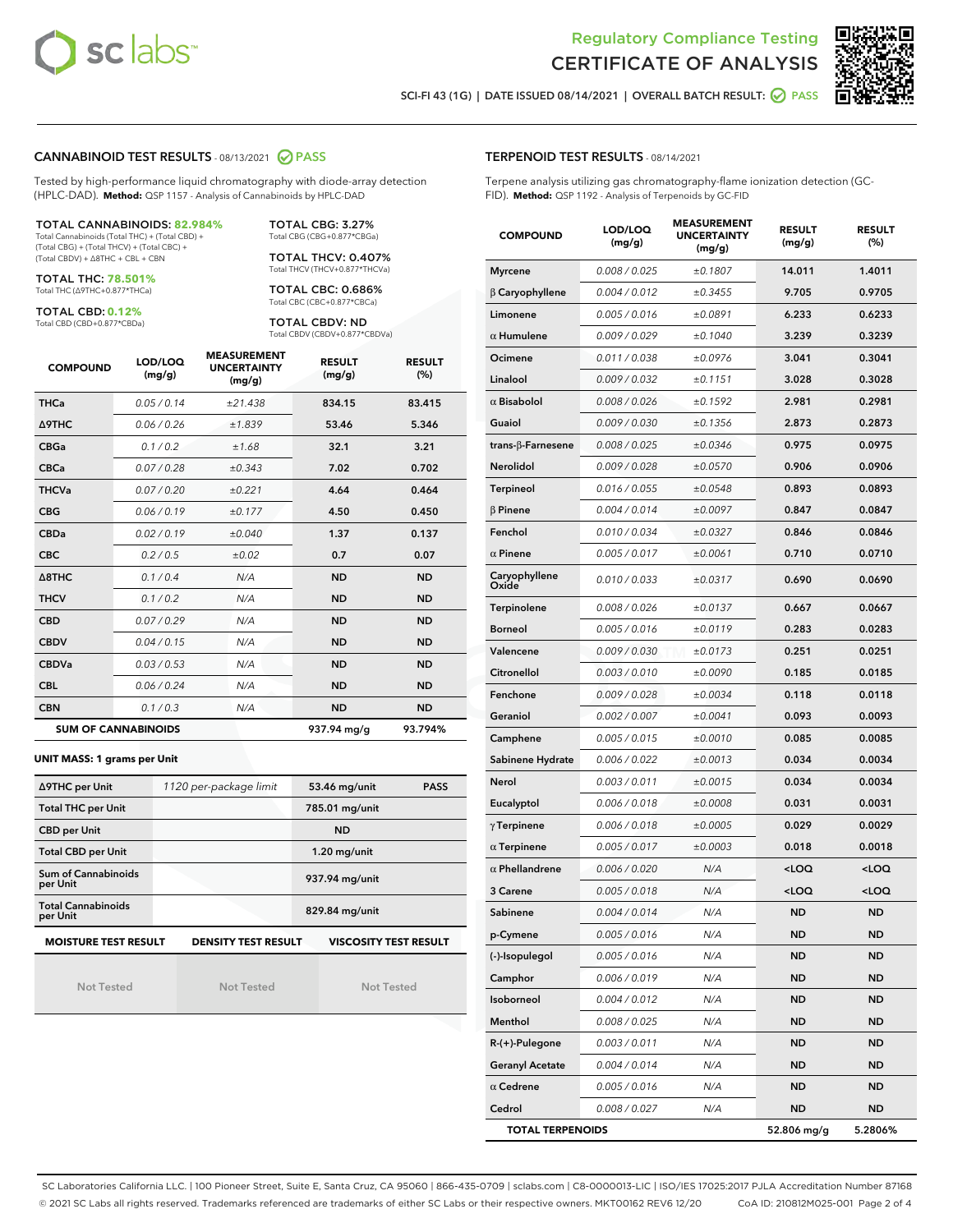



SCI-FI 43 (1G) | DATE ISSUED 08/14/2021 | OVERALL BATCH RESULT:  $\bigcirc$  PASS

# CATEGORY 1 PESTICIDE TEST RESULTS - 08/13/2021 2 PASS

Pesticide and plant growth regulator analysis utilizing high-performance liquid chromatography-mass spectrometry (HPLC-MS) or gas chromatography-mass spectrometry (GC-MS). \*GC-MS utilized where indicated. **Method:** QSP 1212 - Analysis of Pesticides and Mycotoxins by LC-MS or QSP 1213 - Analysis of Pesticides by GC-MS

| Aldicarb<br>0.03 / 0.08<br><b>ND</b><br>$\ge$ LOD<br>N/A<br><b>PASS</b><br>Carbofuran<br>0.02/0.05<br>N/A<br><b>ND</b><br><b>PASS</b><br>$\ge$ LOD<br>Chlordane*<br>0.03 / 0.08<br><b>ND</b><br><b>PASS</b><br>$\ge$ LOD<br>N/A<br>0.03/0.10<br><b>ND</b><br><b>PASS</b><br>Chlorfenapyr*<br>$\ge$ LOD<br>N/A<br>Chlorpyrifos<br>0.02 / 0.06<br>N/A<br><b>ND</b><br><b>PASS</b><br>$\ge$ LOD<br>0.02 / 0.07<br>N/A<br><b>ND</b><br><b>PASS</b><br>Coumaphos<br>$>$ LOD<br><b>ND</b><br><b>PASS</b><br>Daminozide<br>0.02 / 0.07<br>$\ge$ LOD<br>N/A<br><b>DDVP</b><br>0.03/0.09<br>$\ge$ LOD<br>N/A<br><b>ND</b><br><b>PASS</b><br>(Dichlorvos)<br>Dimethoate<br><b>ND</b><br><b>PASS</b><br>0.03/0.08<br>$>$ LOD<br>N/A<br>Ethoprop(hos)<br>0.03/0.10<br>$\ge$ LOD<br>N/A<br><b>ND</b><br><b>PASS</b><br>0.02 / 0.06<br>$\ge$ LOD<br>N/A<br><b>ND</b><br><b>PASS</b><br>Etofenprox<br>Fenoxycarb<br>0.03/0.08<br>$>$ LOD<br>N/A<br><b>ND</b><br><b>PASS</b><br>0.03/0.08<br><b>ND</b><br><b>PASS</b><br>Fipronil<br>$\ge$ LOD<br>N/A<br>Imazalil<br>0.02 / 0.06<br>$>$ LOD<br>N/A<br><b>ND</b><br><b>PASS</b><br>Methiocarb<br>0.02 / 0.07<br>N/A<br><b>ND</b><br><b>PASS</b><br>$\ge$ LOD<br>Methyl<br>0.03/0.10<br>$\ge$ LOD<br>N/A<br><b>ND</b><br><b>PASS</b><br>parathion<br>0.03/0.09<br>$\ge$ LOD<br>N/A<br><b>ND</b><br><b>PASS</b><br><b>Mevinphos</b><br>Paclobutrazol<br>0.02 / 0.05<br>$\ge$ LOD<br>N/A<br><b>ND</b><br><b>PASS</b><br>0.03/0.09<br>N/A<br>$\ge$ LOD<br><b>ND</b><br><b>PASS</b><br>Propoxur<br>0.03/0.08<br><b>ND</b><br><b>PASS</b><br>Spiroxamine<br>$\ge$ LOD<br>N/A<br><b>PASS</b><br>Thiacloprid<br>0.03/0.10<br>$\ge$ LOD<br>N/A<br><b>ND</b> | <b>COMPOUND</b> | LOD/LOQ<br>$(\mu g/g)$ | <b>ACTION</b><br><b>LIMIT</b><br>$(\mu g/g)$ | <b>MEASUREMENT</b><br><b>UNCERTAINTY</b><br>$(\mu g/g)$ | <b>RESULT</b><br>$(\mu g/g)$ | <b>RESULT</b> |
|-----------------------------------------------------------------------------------------------------------------------------------------------------------------------------------------------------------------------------------------------------------------------------------------------------------------------------------------------------------------------------------------------------------------------------------------------------------------------------------------------------------------------------------------------------------------------------------------------------------------------------------------------------------------------------------------------------------------------------------------------------------------------------------------------------------------------------------------------------------------------------------------------------------------------------------------------------------------------------------------------------------------------------------------------------------------------------------------------------------------------------------------------------------------------------------------------------------------------------------------------------------------------------------------------------------------------------------------------------------------------------------------------------------------------------------------------------------------------------------------------------------------------------------------------------------------------------------------------------------------------------------------------------------------------------------|-----------------|------------------------|----------------------------------------------|---------------------------------------------------------|------------------------------|---------------|
|                                                                                                                                                                                                                                                                                                                                                                                                                                                                                                                                                                                                                                                                                                                                                                                                                                                                                                                                                                                                                                                                                                                                                                                                                                                                                                                                                                                                                                                                                                                                                                                                                                                                                   |                 |                        |                                              |                                                         |                              |               |
|                                                                                                                                                                                                                                                                                                                                                                                                                                                                                                                                                                                                                                                                                                                                                                                                                                                                                                                                                                                                                                                                                                                                                                                                                                                                                                                                                                                                                                                                                                                                                                                                                                                                                   |                 |                        |                                              |                                                         |                              |               |
|                                                                                                                                                                                                                                                                                                                                                                                                                                                                                                                                                                                                                                                                                                                                                                                                                                                                                                                                                                                                                                                                                                                                                                                                                                                                                                                                                                                                                                                                                                                                                                                                                                                                                   |                 |                        |                                              |                                                         |                              |               |
|                                                                                                                                                                                                                                                                                                                                                                                                                                                                                                                                                                                                                                                                                                                                                                                                                                                                                                                                                                                                                                                                                                                                                                                                                                                                                                                                                                                                                                                                                                                                                                                                                                                                                   |                 |                        |                                              |                                                         |                              |               |
|                                                                                                                                                                                                                                                                                                                                                                                                                                                                                                                                                                                                                                                                                                                                                                                                                                                                                                                                                                                                                                                                                                                                                                                                                                                                                                                                                                                                                                                                                                                                                                                                                                                                                   |                 |                        |                                              |                                                         |                              |               |
|                                                                                                                                                                                                                                                                                                                                                                                                                                                                                                                                                                                                                                                                                                                                                                                                                                                                                                                                                                                                                                                                                                                                                                                                                                                                                                                                                                                                                                                                                                                                                                                                                                                                                   |                 |                        |                                              |                                                         |                              |               |
|                                                                                                                                                                                                                                                                                                                                                                                                                                                                                                                                                                                                                                                                                                                                                                                                                                                                                                                                                                                                                                                                                                                                                                                                                                                                                                                                                                                                                                                                                                                                                                                                                                                                                   |                 |                        |                                              |                                                         |                              |               |
|                                                                                                                                                                                                                                                                                                                                                                                                                                                                                                                                                                                                                                                                                                                                                                                                                                                                                                                                                                                                                                                                                                                                                                                                                                                                                                                                                                                                                                                                                                                                                                                                                                                                                   |                 |                        |                                              |                                                         |                              |               |
|                                                                                                                                                                                                                                                                                                                                                                                                                                                                                                                                                                                                                                                                                                                                                                                                                                                                                                                                                                                                                                                                                                                                                                                                                                                                                                                                                                                                                                                                                                                                                                                                                                                                                   |                 |                        |                                              |                                                         |                              |               |
|                                                                                                                                                                                                                                                                                                                                                                                                                                                                                                                                                                                                                                                                                                                                                                                                                                                                                                                                                                                                                                                                                                                                                                                                                                                                                                                                                                                                                                                                                                                                                                                                                                                                                   |                 |                        |                                              |                                                         |                              |               |
|                                                                                                                                                                                                                                                                                                                                                                                                                                                                                                                                                                                                                                                                                                                                                                                                                                                                                                                                                                                                                                                                                                                                                                                                                                                                                                                                                                                                                                                                                                                                                                                                                                                                                   |                 |                        |                                              |                                                         |                              |               |
|                                                                                                                                                                                                                                                                                                                                                                                                                                                                                                                                                                                                                                                                                                                                                                                                                                                                                                                                                                                                                                                                                                                                                                                                                                                                                                                                                                                                                                                                                                                                                                                                                                                                                   |                 |                        |                                              |                                                         |                              |               |
|                                                                                                                                                                                                                                                                                                                                                                                                                                                                                                                                                                                                                                                                                                                                                                                                                                                                                                                                                                                                                                                                                                                                                                                                                                                                                                                                                                                                                                                                                                                                                                                                                                                                                   |                 |                        |                                              |                                                         |                              |               |
|                                                                                                                                                                                                                                                                                                                                                                                                                                                                                                                                                                                                                                                                                                                                                                                                                                                                                                                                                                                                                                                                                                                                                                                                                                                                                                                                                                                                                                                                                                                                                                                                                                                                                   |                 |                        |                                              |                                                         |                              |               |
|                                                                                                                                                                                                                                                                                                                                                                                                                                                                                                                                                                                                                                                                                                                                                                                                                                                                                                                                                                                                                                                                                                                                                                                                                                                                                                                                                                                                                                                                                                                                                                                                                                                                                   |                 |                        |                                              |                                                         |                              |               |
|                                                                                                                                                                                                                                                                                                                                                                                                                                                                                                                                                                                                                                                                                                                                                                                                                                                                                                                                                                                                                                                                                                                                                                                                                                                                                                                                                                                                                                                                                                                                                                                                                                                                                   |                 |                        |                                              |                                                         |                              |               |
|                                                                                                                                                                                                                                                                                                                                                                                                                                                                                                                                                                                                                                                                                                                                                                                                                                                                                                                                                                                                                                                                                                                                                                                                                                                                                                                                                                                                                                                                                                                                                                                                                                                                                   |                 |                        |                                              |                                                         |                              |               |
|                                                                                                                                                                                                                                                                                                                                                                                                                                                                                                                                                                                                                                                                                                                                                                                                                                                                                                                                                                                                                                                                                                                                                                                                                                                                                                                                                                                                                                                                                                                                                                                                                                                                                   |                 |                        |                                              |                                                         |                              |               |
|                                                                                                                                                                                                                                                                                                                                                                                                                                                                                                                                                                                                                                                                                                                                                                                                                                                                                                                                                                                                                                                                                                                                                                                                                                                                                                                                                                                                                                                                                                                                                                                                                                                                                   |                 |                        |                                              |                                                         |                              |               |
|                                                                                                                                                                                                                                                                                                                                                                                                                                                                                                                                                                                                                                                                                                                                                                                                                                                                                                                                                                                                                                                                                                                                                                                                                                                                                                                                                                                                                                                                                                                                                                                                                                                                                   |                 |                        |                                              |                                                         |                              |               |
|                                                                                                                                                                                                                                                                                                                                                                                                                                                                                                                                                                                                                                                                                                                                                                                                                                                                                                                                                                                                                                                                                                                                                                                                                                                                                                                                                                                                                                                                                                                                                                                                                                                                                   |                 |                        |                                              |                                                         |                              |               |

#### CATEGORY 2 PESTICIDE TEST RESULTS - 08/13/2021 @ PASS

| <b>COMPOUND</b>          | LOD/LOO<br>$(\mu g/g)$ | <b>ACTION</b><br>LIMIT<br>$(\mu g/g)$ | <b>MEASUREMENT</b><br><b>UNCERTAINTY</b><br>$(\mu g/g)$ | <b>RESULT</b><br>$(\mu g/g)$ | <b>RESULT</b> |  |
|--------------------------|------------------------|---------------------------------------|---------------------------------------------------------|------------------------------|---------------|--|
| Abamectin                | 0.03/0.10              | 0.1                                   | N/A                                                     | <b>ND</b>                    | <b>PASS</b>   |  |
| Acephate                 | 0.02/0.07              | 0.1                                   | N/A                                                     | <b>ND</b>                    | <b>PASS</b>   |  |
| Acequinocyl              | 0.02/0.07              | 0.1                                   | N/A                                                     | <b>ND</b>                    | <b>PASS</b>   |  |
| Acetamiprid              | 0.02 / 0.05            | 0.1                                   | N/A                                                     | <b>ND</b>                    | <b>PASS</b>   |  |
| Azoxystrobin             | 0.02/0.07              | 0.1                                   | N/A                                                     | <b>ND</b>                    | <b>PASS</b>   |  |
| <b>Bifenazate</b>        | 0.01 / 0.04            | 0.1                                   | N/A                                                     | <b>ND</b>                    | <b>PASS</b>   |  |
| <b>Bifenthrin</b>        | 0.02 / 0.05            | 3                                     | N/A                                                     | <b>ND</b>                    | <b>PASS</b>   |  |
| <b>Boscalid</b>          | 0.03/0.09              | 0.1                                   | N/A                                                     | <b>ND</b>                    | <b>PASS</b>   |  |
| Captan                   | 0.19/0.57              | 0.7                                   | N/A                                                     | <b>ND</b>                    | <b>PASS</b>   |  |
| Carbaryl                 | 0.02/0.06              | 0.5                                   | N/A                                                     | <b>ND</b>                    | <b>PASS</b>   |  |
| Chlorantranilip-<br>role | 0.04/0.12              | 10                                    | N/A                                                     | <b>ND</b>                    | <b>PASS</b>   |  |
| Clofentezine             | 0.03/0.09              | 0.1                                   | N/A                                                     | <b>ND</b>                    | <b>PASS</b>   |  |

| <b>CATEGORY 2 PESTICIDE TEST RESULTS</b> - 08/13/2021 continued |  |  |  |  |  |
|-----------------------------------------------------------------|--|--|--|--|--|
|-----------------------------------------------------------------|--|--|--|--|--|

| <b>COMPOUND</b>               | LOD/LOQ<br>(µg/g) | <b>ACTION</b><br>LIMIT<br>$(\mu g/g)$ | <b>MEASUREMENT</b><br><b>UNCERTAINTY</b><br>$(\mu g/g)$ | <b>RESULT</b><br>(µg/g) | <b>RESULT</b> |
|-------------------------------|-------------------|---------------------------------------|---------------------------------------------------------|-------------------------|---------------|
| Cyfluthrin                    | 0.12 / 0.38       | 2                                     | N/A                                                     | <b>ND</b>               | <b>PASS</b>   |
| Cypermethrin                  | 0.11 / 0.32       | $\mathcal{I}$                         | N/A                                                     | <b>ND</b>               | <b>PASS</b>   |
| Diazinon                      | 0.02 / 0.05       | 0.1                                   | N/A                                                     | <b>ND</b>               | <b>PASS</b>   |
| Dimethomorph                  | 0.03 / 0.09       | 2                                     | N/A                                                     | <b>ND</b>               | <b>PASS</b>   |
| Etoxazole                     | 0.02 / 0.06       | 0.1                                   | N/A                                                     | <b>ND</b>               | <b>PASS</b>   |
| Fenhexamid                    | 0.03 / 0.09       | 0.1                                   | N/A                                                     | <b>ND</b>               | <b>PASS</b>   |
| Fenpyroximate                 | 0.02 / 0.06       | 0.1                                   | N/A                                                     | <b>ND</b>               | <b>PASS</b>   |
| Flonicamid                    | 0.03 / 0.10       | 0.1                                   | N/A                                                     | <b>ND</b>               | <b>PASS</b>   |
| Fludioxonil                   | 0.03 / 0.10       | 0.1                                   | N/A                                                     | <b>ND</b>               | <b>PASS</b>   |
| Hexythiazox                   | 0.02 / 0.07       | 0.1                                   | N/A                                                     | <b>ND</b>               | <b>PASS</b>   |
| Imidacloprid                  | 0.04 / 0.11       | 5                                     | N/A                                                     | <b>ND</b>               | <b>PASS</b>   |
| Kresoxim-methyl               | 0.02 / 0.07       | 0.1                                   | N/A                                                     | <b>ND</b>               | <b>PASS</b>   |
| Malathion                     | 0.03 / 0.09       | 0.5                                   | N/A                                                     | <b>ND</b>               | <b>PASS</b>   |
| Metalaxyl                     | 0.02 / 0.07       | $\overline{c}$                        | N/A                                                     | <b>ND</b>               | <b>PASS</b>   |
| Methomyl                      | 0.03 / 0.10       | $\mathcal{I}$                         | N/A                                                     | <b>ND</b>               | <b>PASS</b>   |
| Myclobutanil                  | 0.03 / 0.09       | 0.1                                   | N/A                                                     | <b>ND</b>               | <b>PASS</b>   |
| Naled                         | 0.02 / 0.07       | 0.1                                   | N/A                                                     | <b>ND</b>               | <b>PASS</b>   |
| Oxamyl                        | 0.04 / 0.11       | 0.5                                   | N/A                                                     | <b>ND</b>               | <b>PASS</b>   |
| Pentachloronitro-<br>benzene* | 0.03/0.09         | 0.1                                   | N/A                                                     | <b>ND</b>               | <b>PASS</b>   |
| Permethrin                    | 0.04 / 0.12       | 0.5                                   | N/A                                                     | <b>ND</b>               | <b>PASS</b>   |
| Phosmet                       | 0.03 / 0.10       | 0.1                                   | N/A                                                     | <b>ND</b>               | <b>PASS</b>   |
| Piperonylbu-<br>toxide        | 0.02 / 0.07       | 3                                     | N/A                                                     | <b>ND</b>               | <b>PASS</b>   |
| Prallethrin                   | 0.03 / 0.08       | 0.1                                   | N/A                                                     | <b>ND</b>               | <b>PASS</b>   |
| Propiconazole                 | 0.02 / 0.07       | 0.1                                   | N/A                                                     | <b>ND</b>               | <b>PASS</b>   |
| Pyrethrins                    | 0.04 / 0.12       | 0.5                                   | N/A                                                     | <b>ND</b>               | <b>PASS</b>   |
| Pyridaben                     | 0.02 / 0.07       | 0.1                                   | N/A                                                     | <b>ND</b>               | <b>PASS</b>   |
| Spinetoram                    | 0.02 / 0.07       | 0.1                                   | N/A                                                     | <b>ND</b>               | <b>PASS</b>   |
| Spinosad                      | 0.02 / 0.07       | 0.1                                   | N/A                                                     | <b>ND</b>               | <b>PASS</b>   |
| Spiromesifen                  | 0.02 / 0.05       | 0.1                                   | N/A                                                     | <b>ND</b>               | <b>PASS</b>   |
| Spirotetramat                 | 0.02 / 0.06       | 0.1                                   | N/A                                                     | <b>ND</b>               | <b>PASS</b>   |
| Tebuconazole                  | 0.02 / 0.07       | 0.1                                   | N/A                                                     | <b>ND</b>               | <b>PASS</b>   |
| Thiamethoxam                  | 0.03 / 0.10       | 5                                     | N/A                                                     | <b>ND</b>               | <b>PASS</b>   |
| Trifloxystrobin               | 0.03 / 0.08       | 0.1                                   | N/A                                                     | <b>ND</b>               | <b>PASS</b>   |

SC Laboratories California LLC. | 100 Pioneer Street, Suite E, Santa Cruz, CA 95060 | 866-435-0709 | sclabs.com | C8-0000013-LIC | ISO/IES 17025:2017 PJLA Accreditation Number 87168 © 2021 SC Labs all rights reserved. Trademarks referenced are trademarks of either SC Labs or their respective owners. MKT00162 REV6 12/20 CoA ID: 210812M025-001 Page 3 of 4